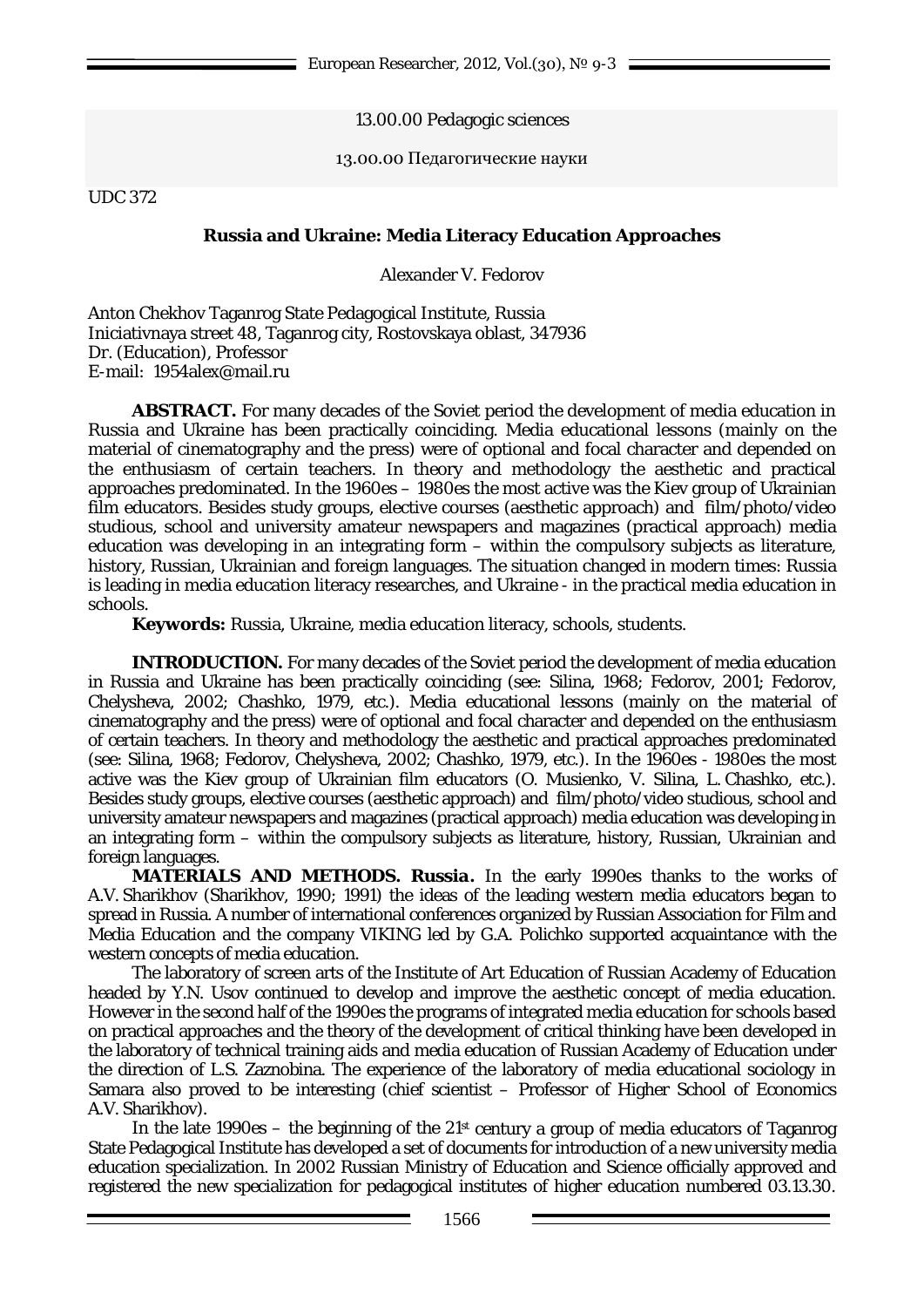"Media Education" which now can be taught at any Russian university or pedagogical institute. In September, 2002 Taganrog State Pedagogical University began to train teachers in this specialization.

In the 2000es the number of publications on media education in Russia dramatically increased. From 2001 till 2008 more than 60 monographs and textbooks, dozens of scientific journals and hundreds of articles on media education, media literacy and media competence were published. With the support of ICOS UNESCO "Information for All" and the UNESCO Office in Moscow a specialized magazine "Media Education" is regularly issued nationwide since 2005. In the 2000es a number of Russian websites dedicated to media education were created.

From 1992 till 2012 Russian media educators have received grants (including the Federal target program) of the Ministry of Education and Science of the Russian Federation, Russian Humanitarian Scientific Foundation, the Russian Foundation, Russian Foundation for Fundamental Research, President's Program "Support for Leading Scientific School of Russia", UNESCO, the number of foreign foundations ("Open Society Institute", MION – Ino-center, Fulbright, IREX, DAAD, etc.). More than 40 research grants were received in the last 10 years. Thanks to these grants Russian scientists were able to work in the leading research centers in Washington, New York, Paris, Brussels, Berlin Budapest, Toronto and other cities all over the world; to participate in major international scientific conferences on media education (in the USA, Canada, France, Great Britain, Germany, Austria, Switzerland, Spain, Brazil, Poland, Czech Republic, etc.). So it's not surprising that more than 40 theses on media education, media competence and media literacy have been successfully defended from 2000 till 2010.

In 2008 Taganrog State Pedagogical Institute and Russian Association for Film and Media Education became the official partners of the United Nations in the new project: an agreement with the management of "United Nations' Alliance of civilizations" was signed to create the Russian segment of an international website Media Literacy Education [\(http:.www.aocmedialiteracy.org\)](http://www.aocmedialiteracy.org/).

Nearly at the same time was created of a nationwide website "Information Literacy and Media Education" [\(http:.www.mediagram.ru\)](http://www.mediagram.ru/). The web is already filled with full-text materials – monographs, textbooks and programs, abstracts and articles on media education and information literacy. All of them are publicly available and can be used in the educational process as well as in the process of selfeducation of a wider audience.

Recently the Public Chamber at the State Duma of the Russian Federation has become interested in problems of the development of media education and the improvement of information literacy of the Russians as well. Anyway these questions were frequently discussed at its working sessions. In 2006- 2012 new organizations supporting and developing media education appeared in Russia: Siberian Association for Media Education, Ural Research and Methodical Center for Media Culture and Media Education [\(http:.www.urfomediacenter.ru\)](http://www.urfomediacenter.ru/), Regional Center for Media, which became the initiator of the publication of a new Russian magazine – "Education. Media. Society: the Space for Cooperation", which has been issued since 2007.

The scientific school of Doctor of philological sciences, dean of the Faculty of Journalism of Belgorod State University, Prof. A.P. Korochensky, who investigates educational processes at the junction of media criticism and media education (Korochensky, 2003), is gaining momentum.

Moreover, all these new organizations and associations have already succeeded in conducting international and Russian conferences on media education.

We can name the particular Russian educators actively promoting the ideas of media education in theory and practice. Besides Taganrog State Pedagogical Institute (A.V. Fedorov, I.V. Chelysheva, E.V. Muryukina, N.P. Ryzhikh, V.L. Kolesnichenko and others), training courses on media education and media culture are lectured nowadays in the State University of Management (G.A. Polichko), Moscow Institute of Open Education (M.A. Fominova), Yekaterinburg State University (N.B. Kirillova), Sholokhov Moscow university (I.V. Zhilavskaya), Chelyabinsk State Unversity (I.A. Fateeva), The Southern Ural State University in Chelyabinsk (A.V. Minbaleev), Tambov State University (V.A. Monastyrskiy), Biysk State Pedagogical University (V.A. Vozchikov), Irkutsk State Pedagogical Institute of Foreign Languages (L.A. Ivanova), Kurgan State University (N.A. Legotina), Omsk State University (N.F. Khilko), The Southern Federal University (L.V. Usenko), Rostov State Economical University (G.P. Maksimova), Altai State Academy of Culture and Arts (O.P. Kutkina), Pomorski State University (O.V. Pechinkina), Krasnodar University of Culture and Arts (T.F. Shak).

The heads of the laboratories of Screen Arts and Media Education and experimentation of Russian Academy of Education L.M. Bazhenova, E.V. Bondarenko, S.I. Gudilina teach at different Moscow educational institutions. One of the founders of Russian media education professor of Tver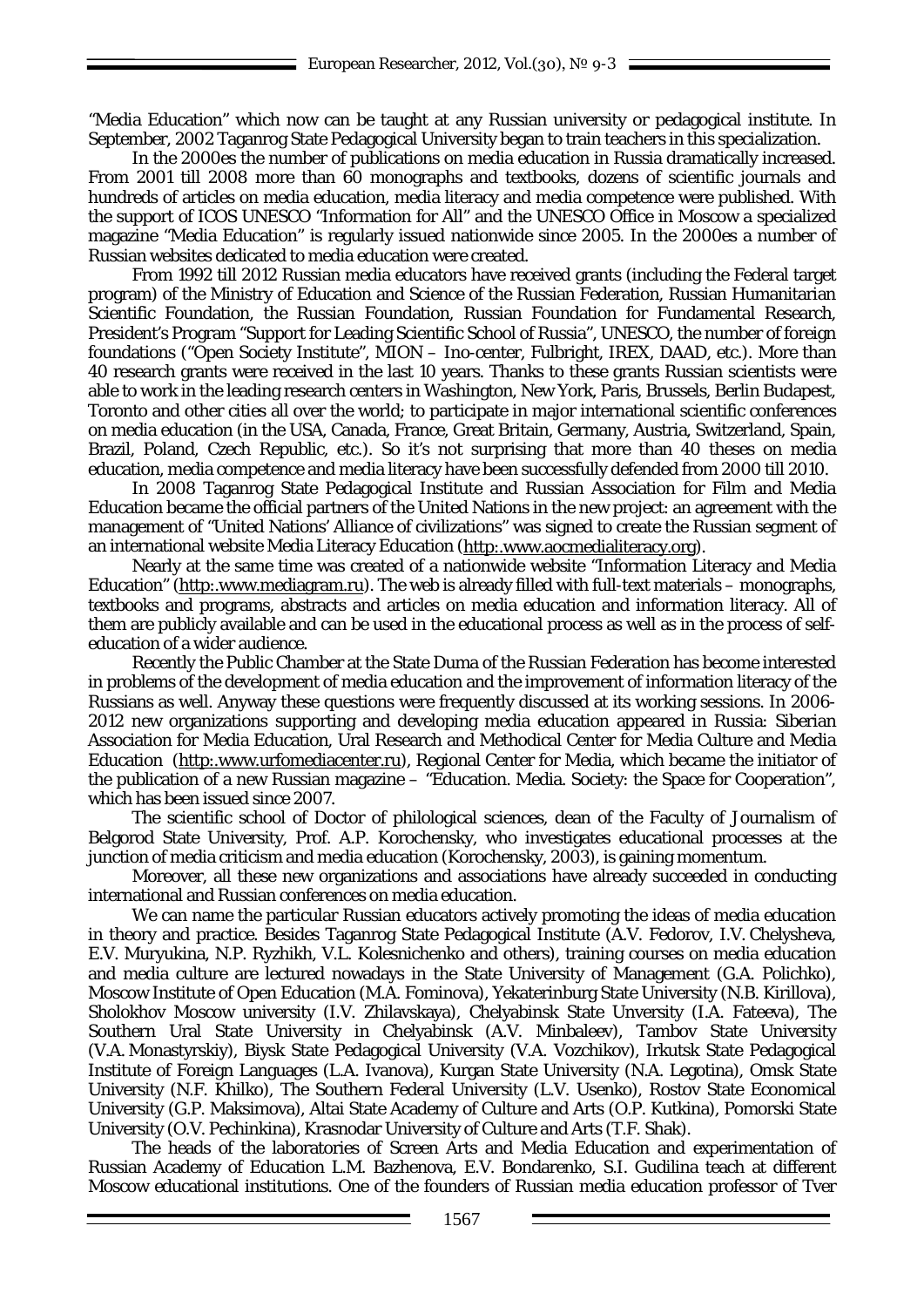State University O.A. Baranov continues his fruitful activity in media education. Schoolchildren implement interesting network media education projects with the help of textbooks and under the guidance of E.N. Yastrebtsova, E.V. Yakushina and O.Y. Latysheva (Russian Academy of Education). Similar internet projects for schoolchildren are created by teachers of the Center for Media Education in Togliatti.

We can mention the names of the most prominent teachers in Russian high schools who introduce media education in the educational process: E.I. Golubeva (Moscow High School №1161), T.P. Kadubets, L.A. Karepova (Sayansk High School № 6), T.V. Kovsharova (Irkutsk Gymnasium №3), Y.S. Skvortsova (Voskresensk High School №9), N.G. Hitsova (Irkutsk Regional Art School for Children), A.I. Voronin (St. Petersburg High School №156), I.A. Serikova (Lyceum "Erudit", Rubtsovsk, Altai Territory) and many others. Most of the above mentioned colleagues are members of the Russian Association for Film and Media Education.

In February 2008 at Moscow State University a resolution was adopted at the round table on media education. This resolution highlighted the achievements of the scientific school "Media Education and Media Competence" at Taganrog State Pedagogical Institute. It was also mentioned that "the richest experience in media education has been accommodated in Moscow, Voronezh, Tver, St. Petersburg, Yekaterinburg, Kurgan, Rostov, Taganrog, Tambov, Krasnodar, Chelyabinsk. The Association for Film and Media Education and Siberian Association for Media Education conduct an active work on popularization of the ideas of media education" [\(http:.www.edu.](http://www.edu.of.ru/mediaeducation/news.asp?ob_no=32087) of.ru [/mediaeducation/news.asp?ob\\_no=32087\)](http://www.edu.of.ru/mediaeducation/news.asp?ob_no=32087).

*Ukraine.* "Ukrainian Pedagogical Dictionary" which was published in Kiev in 1990-s (Goncharenko, 1997) gave practically the same definition of the term "media education" as it was defined in "Russian Pedagogical Encyclopedia": a direction in pedagogics that speaks for the study of the "regularities of mass communication" (the press, television, radio, cinema, video, etc.) by schoolchildren and students. The main tasks of media education: to prepare the next generation for the life in modern information world, for the perception of different information; to teach a person to understand it, realize the consequences of its influence on the psyche, to master the means of communication on the basis of non-verbal forms of communication with the help of technical aids" (Media Education, 1993, p.555). In general the first half of the 1990-es wasn't productive for Ukrainian media educators: apparently the political and economical problems made it impossible to concentrate on the "secondary" directions in pedagogics. Although some individual notable actions (conferences, festivals) were conducted, for example, by the National Association for Film Education of Ukraine under the leadership of its president – O.S. Musivenko...

A new page in Ukrainian media education movement began in 1999 when the Institute of Ecology of Mass Information under the leadership of B. Potyatinnik was created in Lviv National University. B. Potyatinnik established cooperation with the U.S. media education associations and headed for the development of new approaches in the field of media pedagogics. For example, in September 2002 the leaders of the Institute of Ecology of Mass Information B. Potyatinnik and N. Gabor successfully organized and conducted an international scientific and practical conference "Media Education as a Part of Citizen's Education" (Media Attack, 2002). These media educators created and introduced into the educational process of Lviv school № 77 an elective course "Media Education in the Ukraine" for 7-11 grades [\(http:.www.mediaeducation.iatp.org.ua/page2.html\)](http://www.mediaeducation.iatp.org.ua/page2.html).

According to its name, the Institute of Ecology of Mass Information to some extent staked on the development of "protective", "precautionary" approaches based on the negative influence of media (Gabor, 2002, pp.49-52; Media Attack, 2002, pp.61-90). The leader of the Lviv school of media education B.V. Potyannik is sure that "media education is a scientific and educational sphere of activity which aims to help the individual in developing psychological defense against manipulation or exploitation by mass media and to develop/inculcate informational culture" (Potyatinnik, 2005, p.8).

However the materials of the web of the institute and numerous roundtables and conferences (Media Attack, 2002), held under its aegis, show that such concepts as semiotic, cultural, social and cultural, theory of the development of critical thinking are also considered the basic ones. According to the Lviv approach "the Ukrainian version" of media education is based not only on the joint efforts of educators, but psychologists, journalists, lawyers and priests as well (Gabor, 2002, p.50). The most complete view of the Lviv school of media ecology, media criticism and media education is represented in the monograph "Media: the Keys to Understanding" by B.V. Potyatinnik (Potyatinnik, 2004).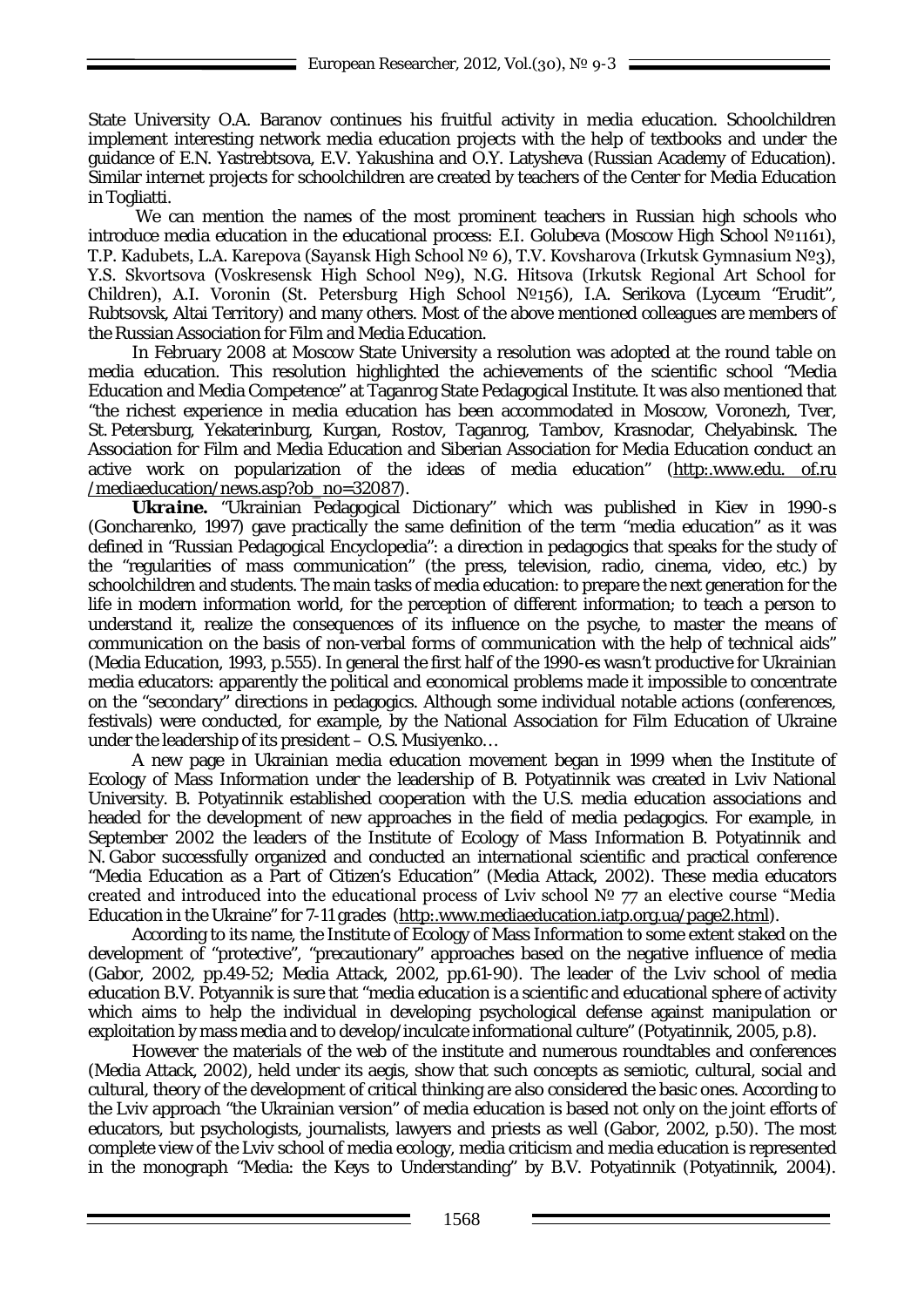In particular, considerable attention is paid not only to the theories of media, but also the problems of media violence, the consequences of its influence on the underage audience.

In the beginning of the 21st century a Kiev group of media education brightly showed itself thanks to the efforts of Doctor of Pedagogical Science, Professor G.V. Onkovich (Institute of Higher Education of the Academy of Pedagogical Sciences of Ukraine). In his works G.V. Onkovich points out rightly that the audience of media education should not be limited to students only: adults also need to be media literate (Onkovich, 2007). Moreover G.V. Onkovich reasonably draws attention to the necessity of self media education (Onkovich, 2007(а), с.29-31). At the forefront of his theoretical concept G.V. Onkovich puts the ideas of media didactics (Onkovich, 2007). In personal scientific discussions with G.V. Onkovich I managed to learn that in her understanding media didactics has subsections corresponding to different types of media: the press, radio, cinema, television, etc.

**DISCUSSIONS. Russian situation.** However further in the resolution the negative tendencies in the development of Russian media education process are rightly marked: "the accommodated experience and research results remain rather unknown and are not used in full force due to the fact that media education has still not moved from the experimental stage to the stage of wide practical application. It should be also recognized that the role of faculties of journalism and the media community as a whole in media education is insufficient. The potential for additional education at the faculties of journalism is poorly used. The cooperation with the existing centers and numerous experimental sites in the field of media education is insufficient as well; the potential of teachers and researchers of the leading faculties is not fully used".

The conclusion of the resolution states that the task of the formation of media competent audience which is prepared to live and work in the information society is extremely important and urgent for the development of media education. Therefore it is necessary to "develop the concept of media education courses for students of faculties and departments of journalism, courses for the improvement of professional skills for practicing journalists and teachers of additional education in the field of media education; to propose the Ministry of Education and Science of the Russian Federation to consider the relevance and expediency of introduction of media education component into the program of secondary education".

In my opinion the main difficulties in wider introduction of media education into the educational process of Russian institutions of higher education and schools are primarily related to:

- the obvious lack of specifically trained media educators;

- a certain inactivity of the leadership of some pedagogical institutes of higher education (as is known wide opportunities for introduction of new disciplines of various subjects are provided to the universities within the framework of the regional component and elective courses, but their Academic Boards are still giving very few hours for media education subjects which are so necessary for the future teachers);

- with the traditional approaches of the structures of the Ministry of Education and Science, which are concentrating their attention on the support of training courses in information science and information technologies of education at considerably less attention to the urgent problems of media education.

Naturally I don't mean the Russian universities and faculties which prepare professional practitioners in the field of media (journalists, film directors, producers, advertising managers, etc.), where a wide range of subjects related to media is lectured. Here (just like in the Ukrainian specialized universities and faculties) the situation completely meets the European standards. I am much more concerned about media education on the future teachers who will work in schools after graduation. And of course about media education of schoolchildren who spend a significant part of their lives in the virtual world, the world of media.

**Ukrainian situation.** Head of the Laboratory of Psychology of Mass Communication and Media Education of the Institute of Social and Political Psychology of the Academy of Pedagogical Sciences of Ukraine L.A. Naidyonova has developed a model of media culture which consists of four interconnected units: "reactions" (search for information, its reading/scanning, identification/recognition of media texts), "actualization" (assimilation, integration of new knowledge related to the media), "generation" (incubation, creative conversion, transformation of media knowledge and skills), "use" (transmission of information, innovation activity, research in the field of media) (Naidyonova, 2007, pp.165-166).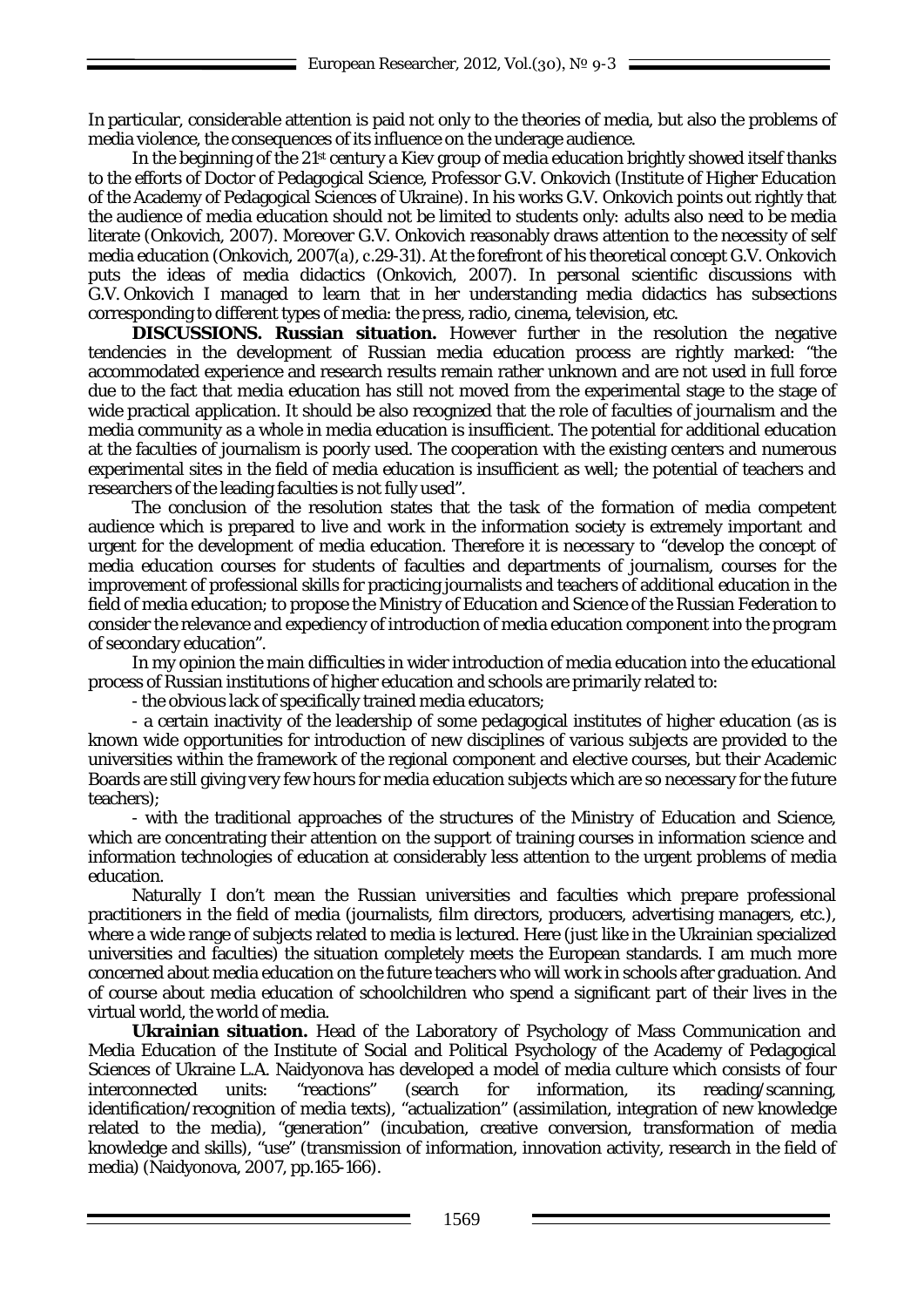To some extent this model corresponds to our model of the development of media competence and critical thinking of students of pedagogical institutes in classes of media education cycle (Fedorov, 2007, p.145), in which we distinguished theoretical (the unit of teaching the audience the theory of media, the unit of the development of media education motivation and technology) and practical (the unit of creative activity, the unit of perceptive and analytical activity) components. However in our model diagnostic and resulting components are singled out separately, while in L.A. Naidyonova's model they seem to be built in each of the four units that she distinguished. These are such indicators as differentiated selection, the ability to evaluate media texts, "energy charge" for "search", "actualization", "generation" and "use" of media and media texts (Naidyonova, 2007, p. 167).

Following the ideas of the British scientist L. Masterman, Ukrainian scientists has recently begun to closely associate media education and the development of critical thinking (Tyaglo, 2002, p.35). At the same time they admit the importance of the autonomous professional and mass media education, though paying more attention to the analysis of the possibilities of integrated media education, for example on the linguistic material (Onkovich, 1997, pp.19-24; Yanishin, 2007, pp.430– 431), in the preparation of PR-specialists (Nedokhodyuk, 2007, pp.194-197), etc.

In his thesis A.D. Onkovich proves the effectiveness of media education on the material of the press and other mass media on the basis of the following cycle of creative assignments:

- study of information about the educational press (taking into consideration the peculiarities of the development of the education system in the given country);

- study of the "assembly" language of an issue (or TV/radio programs);
- commenting rubrics, reviewing related articles, broadcasts;
- general analysis of the materials of periodicals (the press, TV/radio programs);
- the analysis of the genre palette of modern journalism, actualization of the "genre image";
- work on the problem article on the important topic;
- the analysis of the problems of the issue, the characteristics of its publishers and authors;
- work with the specific vocabulary of the issue (terminology, common syntax, etc.);
- the analysis of the presentation of celebrities the issue wrote about;
- commenting urgent problems, reflected in the issue (Onkovich, 2004, p.16).

At the same time the contemporary Ukrainian media educators is devoid of national insularity, they carefully analyze Russian (Barishpolets, 2008; Bondur, 2005; Buzhikov, 2007; Onkovich, 2007; Chemeris, 2006), German (Rumyantsev, 2002, pp.10-17; Robak, 2006, pp.275–286), French (Onkovich, 2007), American (Gabor, 2002, pp.50-51; Onkovich, 2007), British and Canadian (Gabor, 2002, p.49; Onkovich, 2007; Chernyavska, 2005; 2006) media education experience. In particular, the first translations of Russian articles into the Ukrainian language appeared (Fedorov, 2008).

Unfortunately the researches of the Ukrainian media educators hardly receive any financial support from the Ministry of Education of Ukraine and Ukrainian state research foundations. Foreign foundations don't support them too much as well. The most vivid example was Media Literacy Program in the CIS (2006-2009) supported by grant ReSET-HESP [\(http:.wwwnew.towson.](http://wwwnew.towson.edu/medialiteracy/localaboutus.htm) [edu/medialiteracy/localaboutus.htm\)](http://wwwnew.towson.edu/medialiteracy/localaboutus.htm). Boris Potyatinnik's project "Electronic Magazine of the Institute of Media Ecology "Media Education" [http:www.franko.lviv.ua/mediaeco/zurnal/indexukr.htm,](http://www.franko.lviv.ua/mediaeco/zurnal/indexukr.htm) initiated in 2001 with the support of the International Foundation "Renaissance".

The list of theses defended by Ukrainian educators from 1992 to 2012, as well as monographs, textbooks on media education isn't very impressive too.

The situation changed in modern times: Russia is leading in media education literacy researches, and Ukraine – in the practical media education in schools (the experiment of Ukrainian Ministry of Education 2011-2012).

Study and the analysis of media education in Russia and Ukraine allowed me to make a comparative analysis of media education approaches in the two countries. The results are summarized in Table 1.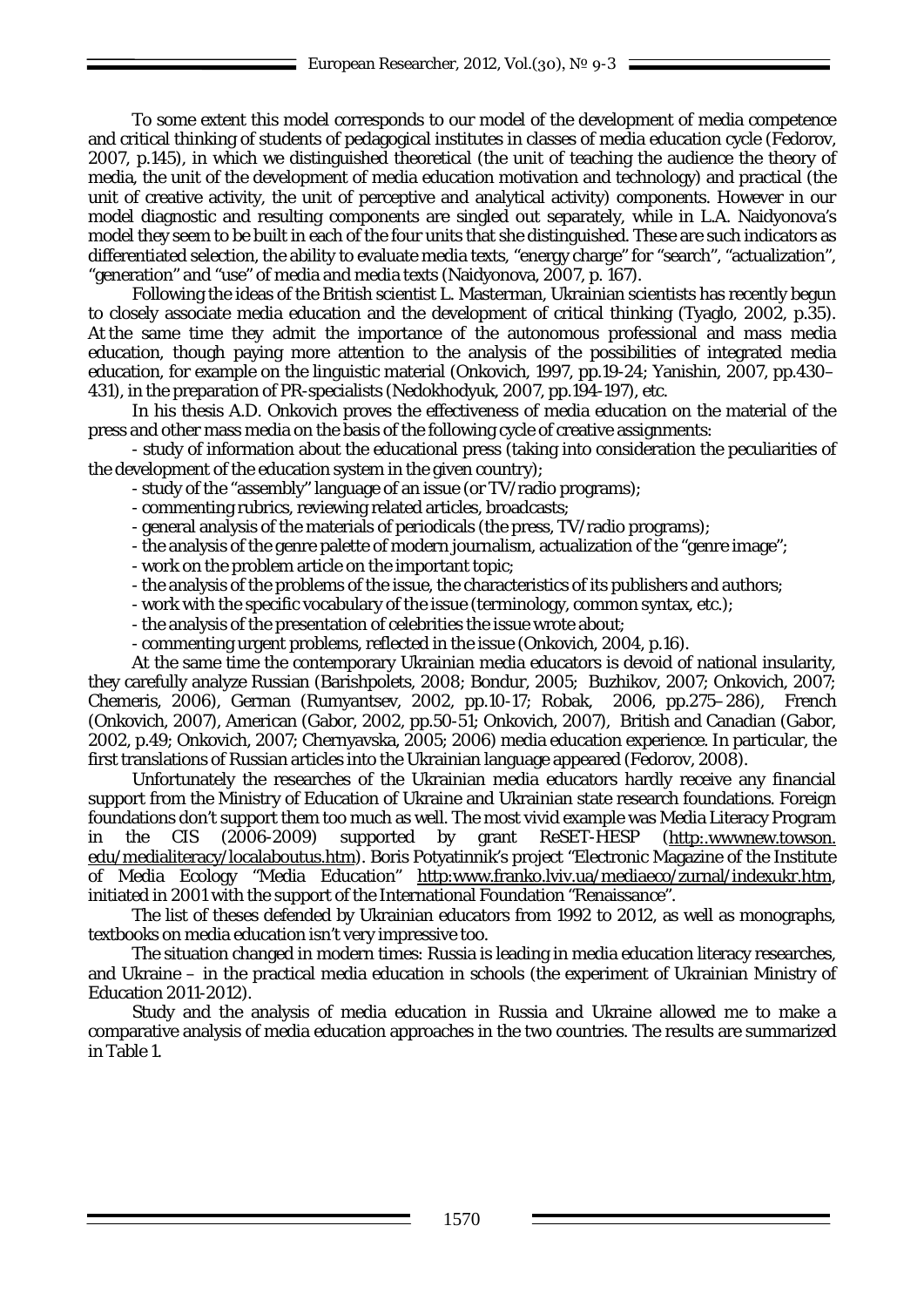| N                | Media<br>education                                        | <b>Ukraine</b>                                                                                                                                                                                                                                                                                                                                                                                                                                        | <b>Russia</b>                                                                                                                                                                                                                                                                                                                                                                                                                                                                                                                                                                                                                                                                                                                                                                                                                                                                                                                  |
|------------------|-----------------------------------------------------------|-------------------------------------------------------------------------------------------------------------------------------------------------------------------------------------------------------------------------------------------------------------------------------------------------------------------------------------------------------------------------------------------------------------------------------------------------------|--------------------------------------------------------------------------------------------------------------------------------------------------------------------------------------------------------------------------------------------------------------------------------------------------------------------------------------------------------------------------------------------------------------------------------------------------------------------------------------------------------------------------------------------------------------------------------------------------------------------------------------------------------------------------------------------------------------------------------------------------------------------------------------------------------------------------------------------------------------------------------------------------------------------------------|
|                  | situation                                                 |                                                                                                                                                                                                                                                                                                                                                                                                                                                       |                                                                                                                                                                                                                                                                                                                                                                                                                                                                                                                                                                                                                                                                                                                                                                                                                                                                                                                                |
| $\mathbf{1}$     | <b>Leading</b><br>media<br>educational<br>organizatio     | University Education<br>Lviv<br><b>National</b><br>http:.www.franko.lviv.ua/mediaeco http:.edu.of.ru/mediaeducation<br>/index.htm                                                                                                                                                                                                                                                                                                                     | The institute of macro ecology at Russian Association for Film and Media<br>http:.www.medialiteracy.boom.ru                                                                                                                                                                                                                                                                                                                                                                                                                                                                                                                                                                                                                                                                                                                                                                                                                    |
|                  | and<br>ns<br>periodicals                                  | The Laboratory of Psychology of<br>Education of the Institute of Social http:.www.fio.ru<br>and Political Psychology of the<br>Ukrainian Academy of Pedagogical YNPRESS http: www.ynpress.com<br>Sciences.<br>Institute of Higher Education of the http:.www.mediashkola.ru<br>Ukrainian Academy of Pedagogical<br>Sciences.<br>Ukrainian National Association for Academy of Education<br><b>Film Education.</b><br>Research and practical team from | http:.www.mediaeducation.boom.ru<br>Mass Communication and Media Russian Federation of Internet Education<br><b>Media School YNPRESS:</b><br>The Laboratory of Screen Arts of the<br>Institute of Arts Education of the Russian<br>http:.www.art-education.ru/otd-dop-<br>ekran.htm                                                                                                                                                                                                                                                                                                                                                                                                                                                                                                                                                                                                                                            |
|                  |                                                           | Ukraine.                                                                                                                                                                                                                                                                                                                                                                                                                                              | Kiev National University (head is The Laboratory of Technical Aids and Media<br>Prof. Dr. V.Ivanov) for practical Education of the Institute of General<br>development media education in Secondary Education of the Russian<br><b>Academy of Education</b><br>http:.www.mediaeducation.ru<br>The Research Laboratory "School Media<br>Library" of the Russian Academy of<br><b>Education:</b><br>http:.www.ioso.ru/scmedia<br>The Department of Social and Cultural<br>Development<br>of the<br>Taganrog<br><b>State</b><br>Pedagogical Institute http:.www.tgpi.ru<br>Regional Center for Media Education<br>(Yekaterinburg)<br>http:.www.omo-ps.ru/<br>Ural Scientific and Methodical Center for<br><b>Media Culture and Media Education:</b><br>http:.www.urfomediacenter.ru<br>The development of critical thinking through<br>reading and writing (RKMCHP) and media<br>education:<br>http:.ct-net.net/ru/ct_proj_med_ru |
| $\boldsymbol{2}$ | <b>Periodicals</b><br>and full-text Education"<br>digital | Internet<br>journal<br>http:.www.franko.lviv.ua/mediaeco<br><b>libraries</b> on $ /z$ urnal/indexukr.htm                                                                                                                                                                                                                                                                                                                                              | "Media Journal "Media Education" (printed<br>and digital versions)<br>http:.www.mediagram.ru/mediaed/journal/<br>http:.www.ifap.ru/projects/mediamag.htm                                                                                                                                                                                                                                                                                                                                                                                                                                                                                                                                                                                                                                                                                                                                                                       |
|                  | media<br>education,<br>publishing<br>of<br>monograph      | <b>Media Education: Ukraine:</b><br>http:.www.edu.of.ru/mediaeducati<br>on/default.asp?ob no=30060                                                                                                                                                                                                                                                                                                                                                    | http:.www.edu.of.ru/mediaeducation/defaul<br>$t.$ asp?ob_no=6096<br>http:.www.edu.of.ru/medialibrary/default.as<br>$p?ob$ no=34437<br>Journal "Education. Media. Society:                                                                                                                                                                                                                                                                                                                                                                                                                                                                                                                                                                                                                                                                                                                                                      |

Ē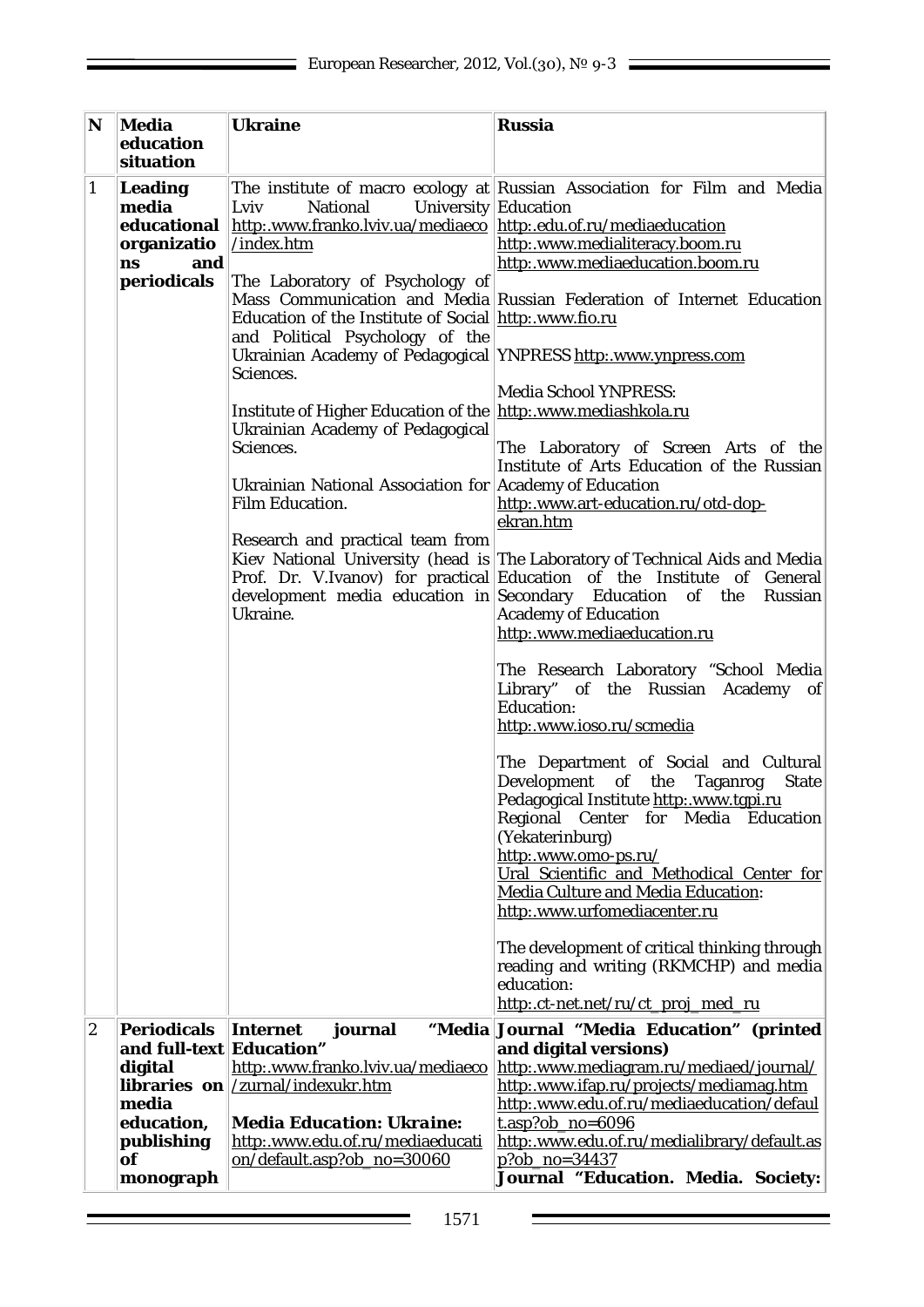|   | S<br>textbooks<br>media<br>on<br>education | and This full-text internet library of<br>works of the Ukrainian scientists<br>and educators on the problems of<br>media education and media literacy<br>was created at the web of the<br>Russian Ministry of Education<br>Science (the web of the Russ <b>Open</b><br>Association for Film and Me <b>Education</b> ":<br>Education): Within the frameworl http:.edu.of.ru/medialibrary<br>supported by grant Central Euras - http:.www.rfh.ru).<br>Short-term<br>Institute (2008).<br>educators published less than a<br>dozen of monographs and textbo Digital<br>dedicated to mass media education. <b>"Information Literacy</b><br>The list of publications for universi Education":<br>specializing in journalism,<br>advertising, film and television is<br>much longer. | <b>Space of Cooperation"</b><br>http:.www.omo-ps.ru/<br>"Media Library and the<br>Journal<br>World"<br>http:.www.rsl.ru/index.php?f=494<br><b>Digital</b><br>Library<br>"Media<br>the project Media Education in Ru. The project is supported by the Russian<br>and Ukraine: Comparative Analy Humanitarian Scientific Foundation (RHSF<br>(CEST) - The Ken Grant $N0$ 08-06-12103 v. Chief scientist of<br>the project - Doctor of Pedagogical Sciences,<br>Professor, President of Russian Association<br>From 1992 to 2012 Ukrainian me for Film and Media Education A.V. Fedorov.<br>Library<br>at<br>the<br>web<br><b>Media</b><br>and<br>http:.www.mediagram.ru/library/<br>1992<br>to 2012 more than<br>From<br>70<br>monographs and textbooks on mass media<br>education were published in Russia.<br>The list of publications for universities<br>specializing in journalism, advertising,<br>film and television is much longer.                                                                                                                                                                                                                                                                                                                                                                                                                                                                                                                                                                                                                                                                                                                                       |
|---|--------------------------------------------|--------------------------------------------------------------------------------------------------------------------------------------------------------------------------------------------------------------------------------------------------------------------------------------------------------------------------------------------------------------------------------------------------------------------------------------------------------------------------------------------------------------------------------------------------------------------------------------------------------------------------------------------------------------------------------------------------------------------------------------------------------------------------------|----------------------------------------------------------------------------------------------------------------------------------------------------------------------------------------------------------------------------------------------------------------------------------------------------------------------------------------------------------------------------------------------------------------------------------------------------------------------------------------------------------------------------------------------------------------------------------------------------------------------------------------------------------------------------------------------------------------------------------------------------------------------------------------------------------------------------------------------------------------------------------------------------------------------------------------------------------------------------------------------------------------------------------------------------------------------------------------------------------------------------------------------------------------------------------------------------------------------------------------------------------------------------------------------------------------------------------------------------------------------------------------------------------------------------------------------------------------------------------------------------------------------------------------------------------------------------------------------------------------------------------------------------------------------------------|
| 3 | Main<br>of<br>education                    | University);<br>the<br>G.V. Onkovich);<br>educational organizations);<br>of handling media equipment and Education);<br>creating one's own media texts (one<br>Ukrainian<br>media<br>organizations);<br>and<br>perception<br>taste<br>schoolchildren<br>students<br>and<br><b>Film Education);</b>                                                                                                                                                                                                                                                                                                                                                                                                                                                                             | $\textbf{aims}$ - to develop media ecology, to - the development of critical thinking,<br><b>media</b> protect the audience from the critical autonomy of the audience based on<br>negative effects of media (Institute skills of qualified analysis of media texts of<br>of Media Ecology at Lviv National different types and genres (one of the main<br>aims of practically all media educational<br>organizations in Russia; it is a priority aim<br>development of media for Russian Association for Film and Media<br>didactics (the group of media Education and the scientific school "Media"<br>educators under the direction of Education and Media Competence" under<br>the direction of A.V. Fedorov);<br>the development of critical - the development of practical skills of<br>thinking of the audience on the handling media equipment and creating<br>media material (one of the aims of one's own media texts (one of the aims of<br>practically all Ukrainian media practically all Russian media educational<br>organizations, is a priority aim for the<br>Russian Federation of Interned Education,<br>- the development of practical skills YNPRESS, Siberian Association for Media<br>of the aims of practically all - the development of aesthetic perception<br>educational and taste of schoolchildren and students<br>(Russian Association for Film and Media<br>Education, the Laboratory of Screen Arts of<br>the development of aesthetic the Institute of Arts Education of the<br>of Russian Academy of Education);<br>(Ukrainian National Association for  - protection of children's audience from<br>negative influence of media<br>violence |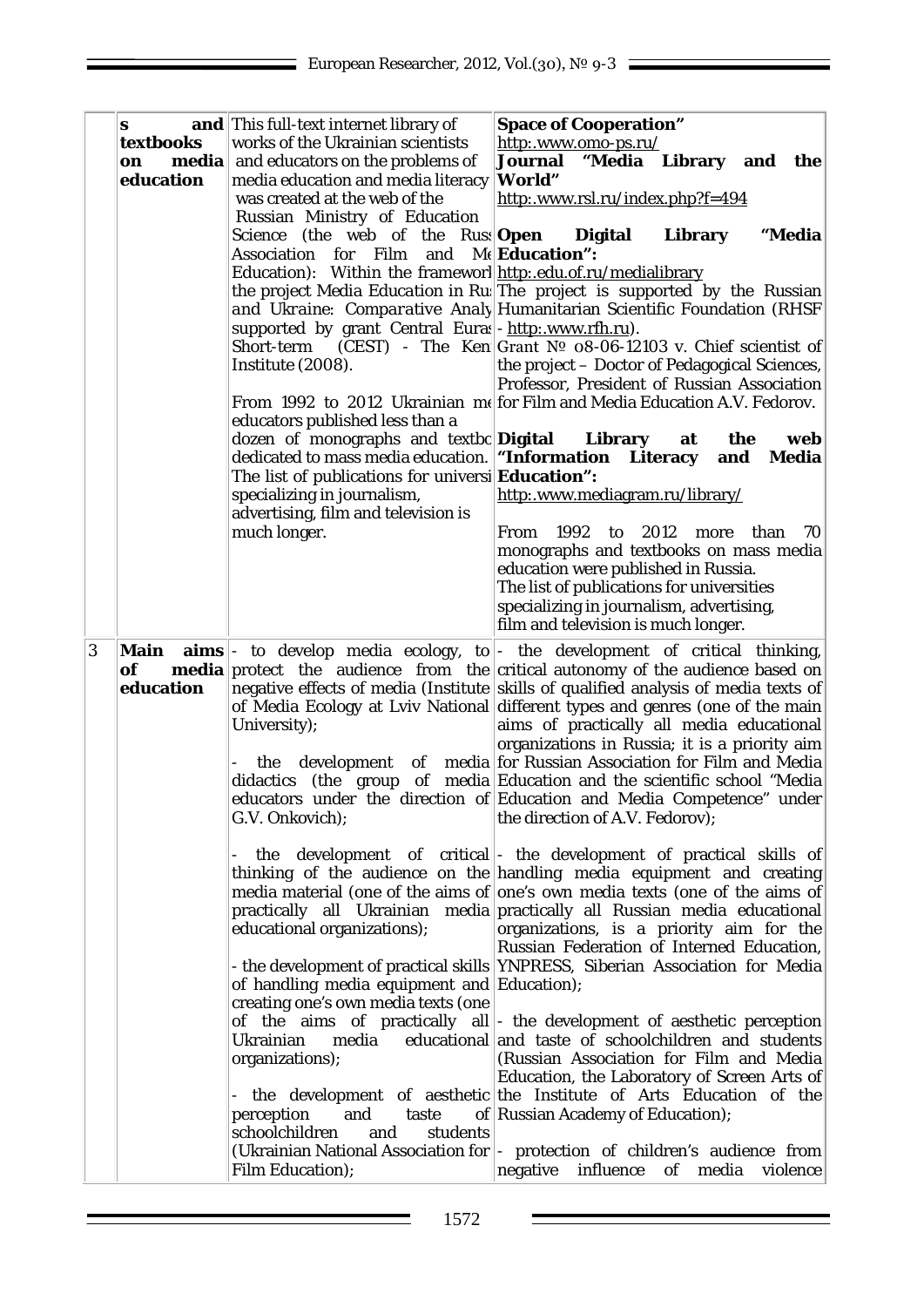|             |                       |                                                                                                                                              | (Russian Association for Film and Media)<br>Education);                                                                                                                                                                                                                                                                                                                                                                         |
|-------------|-----------------------|----------------------------------------------------------------------------------------------------------------------------------------------|---------------------------------------------------------------------------------------------------------------------------------------------------------------------------------------------------------------------------------------------------------------------------------------------------------------------------------------------------------------------------------------------------------------------------------|
| 4           | Main<br>theories of   | - protective theory;                                                                                                                         | - aesthetic theory;                                                                                                                                                                                                                                                                                                                                                                                                             |
|             | media<br>education    | - theory of media ecology;                                                                                                                   | - theory of the development of critical<br>thinking and critical autonomy;                                                                                                                                                                                                                                                                                                                                                      |
|             |                       | -"practical" theory;<br>- theory of the development of development;                                                                          | - culture studies theory of personality                                                                                                                                                                                                                                                                                                                                                                                         |
|             |                       | critical thinking;                                                                                                                           | -"practical" theory;                                                                                                                                                                                                                                                                                                                                                                                                            |
|             |                       | - social and cultural theory;                                                                                                                | - social and cultural theory;                                                                                                                                                                                                                                                                                                                                                                                                   |
|             |                       | - aesthetic theory;                                                                                                                          |                                                                                                                                                                                                                                                                                                                                                                                                                                 |
| $\mathbf 5$ | educational<br>models | includes<br>model<br>that<br>development of critical thinking at levels of education.<br>all levels of education;                            | <b>Basic media</b> - "protective", media ecological - the development of critical thinking,<br>the creative abilities on media material at all                                                                                                                                                                                                                                                                                  |
|             |                       | press, television, radio, Internet,                                                                                                          | - media didactic model (orientation - educational and aesthetic models (the<br>toward a number of didactic study of moral, philosophical problems on<br>models related to film education, media material), mainly in high school and<br>education on the material of the in the institutes of higher education;                                                                                                                 |
|             |                       | etc.) at all levels of education;<br>units: "reactions"<br>$\left( \text{search} \quad \text{for} \left  \text{eduction} \right. \right)$    | - practical (the study of the use of media in<br>practice) - at all levels of education<br>- the model of media culture (which including schools, institutes of higher<br>consists of four interconnected education and institutions of further                                                                                                                                                                                 |
|             |                       | information, its reading/scanning,<br>(incubation, creative conversion, education.                                                           | identification/recognition of media  - social and cultural development of<br>texts), "actualization" (assimilation, personality (the development of perception<br>integration of new knowledge and taste, critical thinking, interpretation,<br>related to the media), "generation" analysis of media texts, etc.) – at all levels of                                                                                           |
|             |                       | all levels of education;                                                                                                                     | transformation of media knowledge Here we can distinguish theoretical (the unit<br>and skills), "use" (transmission of of teaching the audience the theory of media,<br>information, innovation activity, the unit of the development of media<br>research in the field of media) – at education motivation and technology) and<br>practical (the unit of creative activity, the<br>unit of perceptive and analytical activity) |
|             |                       | education<br>including<br>institutes of higher education and competence<br>institutions of further education; informational,<br>personality; | - practical (the study of the use of components (A.V. Fedorov). Plus diagnostic<br>media in practice) – at all levels of and resulting components of the model, with<br>schools, the corresponding indicators of media<br>(motivational,<br>contact,<br>perceptive,<br>social and cultural development of interpretational/evaluative, practical and<br>operational/activity-related and creative);                             |
|             |                       | interpretation analysis, $etc.$ ) – at all school level;<br>levels of education;                                                             | - social and cultural development of  - educational and informational (the study of<br>personality (the development of theory and history of media culture and<br>aesthetic perception and taste, language of media), mainly at the high                                                                                                                                                                                        |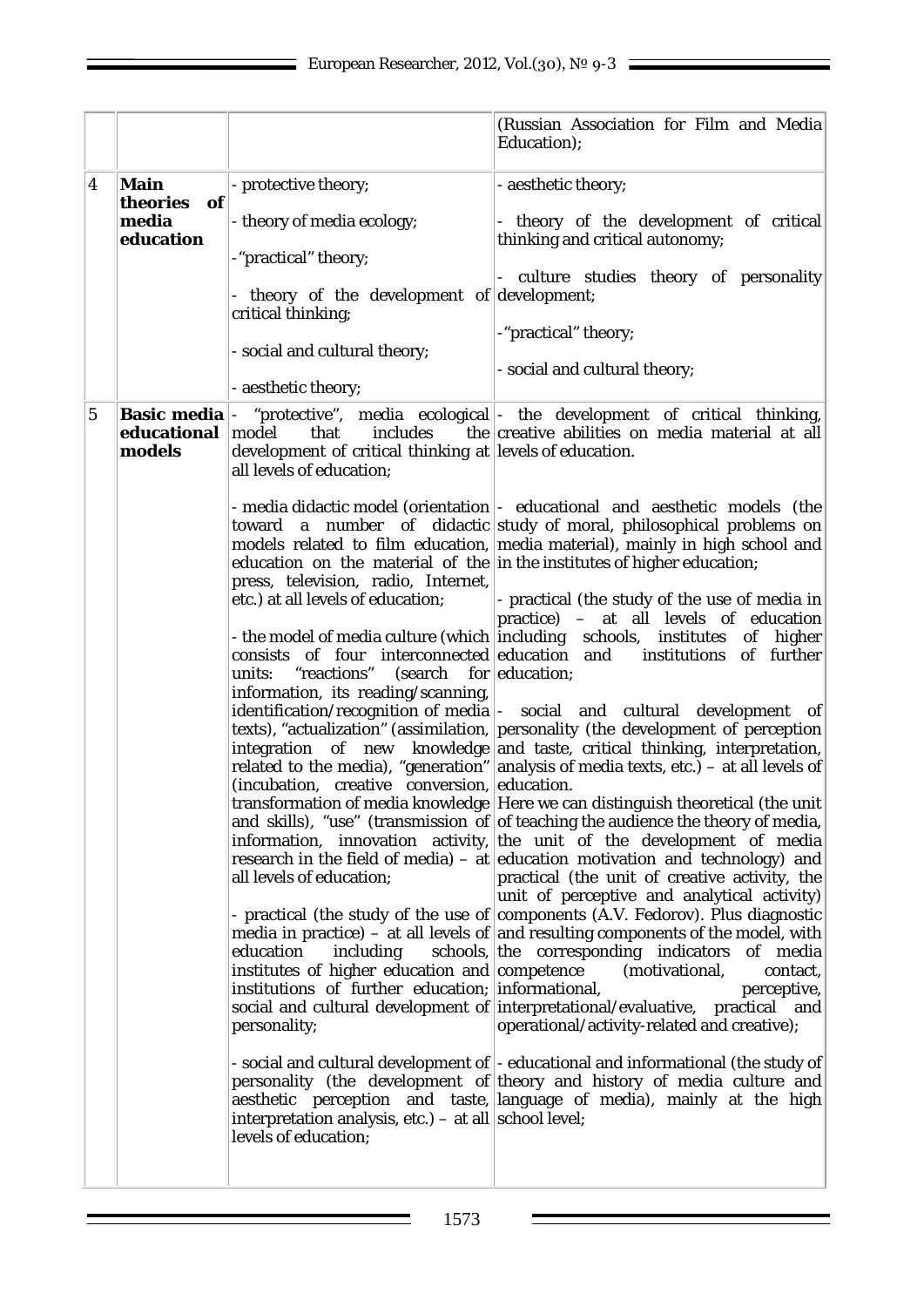|   |                                                                                                                          | educational and informational<br>(the study of theory and history of<br>media culture and language of<br>media), mainly at the high school<br>level;                                                                                                                                                                                                                                                                                                                                                                                                                                                                                                                            |                                                                                                                                                                                                                                                                                                                                                                                                                                                                                                                                                                                                                                                                                                                                                                                                                                                                                                                                                                                                                                                                                                                                                                                                                                                                                                                                                                                                                                                             |
|---|--------------------------------------------------------------------------------------------------------------------------|---------------------------------------------------------------------------------------------------------------------------------------------------------------------------------------------------------------------------------------------------------------------------------------------------------------------------------------------------------------------------------------------------------------------------------------------------------------------------------------------------------------------------------------------------------------------------------------------------------------------------------------------------------------------------------|-------------------------------------------------------------------------------------------------------------------------------------------------------------------------------------------------------------------------------------------------------------------------------------------------------------------------------------------------------------------------------------------------------------------------------------------------------------------------------------------------------------------------------------------------------------------------------------------------------------------------------------------------------------------------------------------------------------------------------------------------------------------------------------------------------------------------------------------------------------------------------------------------------------------------------------------------------------------------------------------------------------------------------------------------------------------------------------------------------------------------------------------------------------------------------------------------------------------------------------------------------------------------------------------------------------------------------------------------------------------------------------------------------------------------------------------------------------|
| 6 | media<br>education<br>lessons                                                                                            | media<br>categories,<br>media<br>technologies,<br>history of media culture, problems violence, etc.<br>of media violence, etc.                                                                                                                                                                                                                                                                                                                                                                                                                                                                                                                                                  | Key topic of Media ecology, media didactics, Media perception, audiovisual perception,<br>media language, media audience, media language, media audience, media<br>media categories, media technologies,<br>media<br>agencies, agencies, media representations, theory and<br>media representations, theory and history of media culture, problems of media                                                                                                                                                                                                                                                                                                                                                                                                                                                                                                                                                                                                                                                                                                                                                                                                                                                                                                                                                                                                                                                                                                 |
| 7 | <b>Grant</b><br>support<br>scientific<br><b>research in</b> Ukrainian<br>the field of foundations.<br>media<br>education | of grant support of media educational and<br>ministries<br>projects<br>from<br>state<br>foreign foundations is fragmentary.<br>The number of theses on media ("Open"<br>Ukrainian educators in $21^{st}$ century research grants have been received.<br>is less than a dozen.                                                                                                                                                                                                                                                                                                                                                                                                   | We have no information about Grants of the Russian Ministry of Education<br>Science<br>$(1999-2012),$<br>Russian<br>or Humanitarian Scientific Foundation, the<br>scientific Russian Foundation (1997-2012), Russian<br>Foundation for Fundamental Research<br>$(2002 - 2004)$ ,<br>Support of media education by Presidential Program "Support of Russia's<br>Leading Scientific Schools "(2003-2005),<br>UNESCO, a number of foreign foundations<br>Society" Institute,<br>Inocenter,<br>educational subjects defended by Fulbright, IREX, DAAD, etc.). Over 40<br>Since the beginning of the $21st$ century more<br>than 60 theses on the subject of media<br>education have been defended in Russia.                                                                                                                                                                                                                                                                                                                                                                                                                                                                                                                                                                                                                                                                                                                                                    |
| 8 | <b>Positive and</b><br>negative<br>tendencies<br>of<br><b>developmen</b> society.<br>t of media<br><b>process</b>        | Despite the significant increase<br>media education its pace still lags Education<br><b>the</b> behind the needs of modern Humanitarian<br>Media<br>education is<br><b>educational</b> compulsory (except specialized Russia's Leading<br>training professionals in the field of $\vert$<br>media).<br>underdeveloped; it is integrated media).<br>into the basic subjects as well as<br>(optional,<br>autonomous<br>studies).<br>Media education of teachers and (optional, circle studies).<br>students of pedagogical universities<br>yet.<br>still far not only from wide practical specialization<br>noticeable experimental level.<br>connected with:<br>media educators; | An intensive research work is conducted<br>of research work in the field of with the support of the Russian Ministry of<br>and<br>Russian<br>Science,<br>Scientific<br>Foundation,<br>Foundation<br>for<br>Fundamental<br>Russian<br>not Research, Presidential Program "Support of<br>Scientific<br>Schools",<br>universities, schools and faculties UNESCO, a number of foreign foundations.<br>Media education is not compulsory<br>(except specialized universities, schools and<br>Media education in schools is faculties training professionals in the field of<br>Media<br>education<br>schools<br>in<br><i>is</i><br>circle underdeveloped; it is integrated into the<br>basic subjects as well as autonomous<br>Media education<br>of teachers<br>and<br>and is not implemented in practice students of pedagogical universities is not<br>compulsory and covers a limited number of<br>In general media education is institutions. However in 2002 a university<br>"Media Education"<br>was<br>implementation but even from officially opened and gave prospects of<br>expanding the range of institutes of higher<br>Difficulties in the development education in Russia which introduce media<br>of media education nowadays are education into the educational process.<br>The role of pedagogical universities,<br>- the absence of specifically trained faculties of journalism and the media<br>community as a whole in the development of |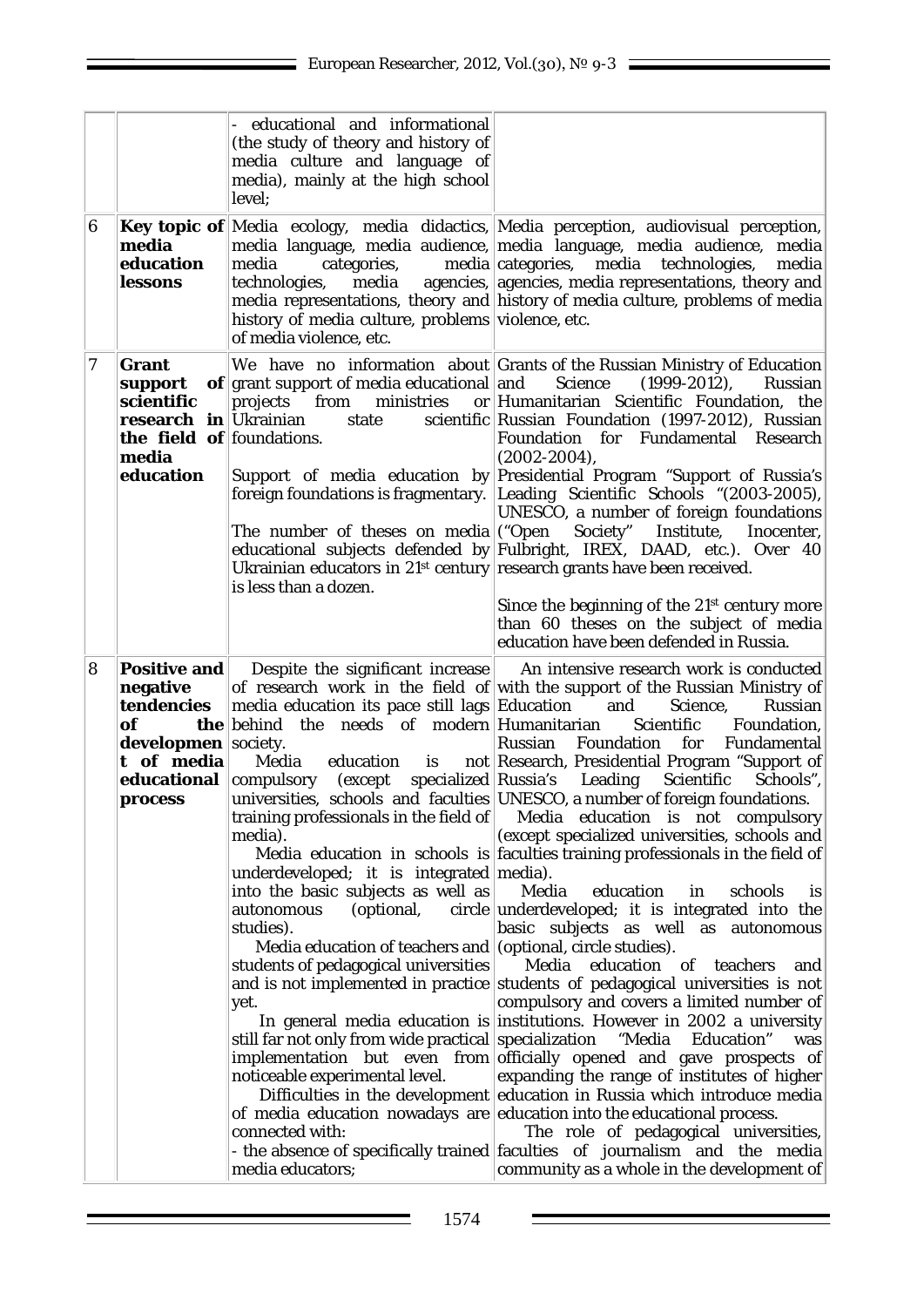| - the inactivity of management of media education is insufficient. |                                                                                |
|--------------------------------------------------------------------|--------------------------------------------------------------------------------|
|                                                                    | universities which aren't in a hurry Difficulties in the development of media  |
|                                                                    | to introduce media education education nowadays are connected with:            |
| courses:                                                           | - an obvious lack of specifically trained                                      |
| - the traditional approach of the media educators;                 |                                                                                |
|                                                                    | institutions of Ministry of - the inactivity of management<br>$ $ of           |
|                                                                    | Education which concentrate their universities which aren't in a hurry to      |
|                                                                    | attention on supporting training introduce media education courses;            |
|                                                                    | courses on computer science and - the traditional approach of the institutions |
|                                                                    | information technology of of Ministry of Education which concentrate           |
|                                                                    | education while paying no their attention on supporting training               |
|                                                                    | attention to urgent problems of courses on computer science<br>and             |
| media education.                                                   | information technology of education while                                      |
|                                                                    | The consolidation of paying no attention to urgent problems of                 |
| pedagogical universities, media education.                         |                                                                                |
|                                                                    | experimenters and media In general media education has not                     |
|                                                                    | community is necessary to moved from the experimental stage to the             |
|                                                                    | stimulate the development of stage of wide practical application yet.          |
| media education.                                                   | The consolidation of pedagogical                                               |
|                                                                    | universities, experimenters and media                                          |
|                                                                    | community, as well as coordination of the                                      |
|                                                                    | interaction of state structures, the existing                                  |
|                                                                    | media education centers and numerous                                           |
|                                                                    | experimental sites in this field, is necessary                                 |
|                                                                    | to stimulate the development of media                                          |
|                                                                    | education                                                                      |

Table 1: Media education literacy in Russia and Ukraine: comparative analysis of the present stage of development

**CONCLUSIONS.** As you can see from Table 1, despite similar problems and difficulties the development of media education in Ukraine lags behind the Russian level on a number of parameters. Today Ukrainian media educators share the urge to create a Ukrainian Association for Media Education (similar with the Russian one), to establish their own scientific journal (not only digital, but also printed version), in which they could publish articles on media education and media competence, to open a new university specialization "Media Education" with the qualification "media educator" (Onkovich, 2007(k), pp.358).

At the same time there are two competing trends in media education – Kiev and Lviv. Kiev group of media educators led by G.V. Onkovich gambles on *media didactics* – "a set of ordered knowledge, principles, skills, methods, means and forms of education process organization on the material of mass media with integration of media education into other disciplines" (Onkovich, 2007(l), p.358). While Lviv group of teachers focuses on the problems of media ecology and the connection of journalism with media education. Unfortunately these groups have not developed creative contacts with the Ukrainian Association for Film Education yet (the head of the Association - O. Musiyenko).

The situation changed in modern times: Russia is leading in media education literacy researches, but Ukraine is leading in the practical media education in schools.

Ukrainian media educators admit that media education in Ukraine still lags behind many countries (Naidyonova, 2007, p.163), however the increasing attention to the problems of media education (e.g. see theses of A.D. Onkovich, 2004 and I.M. Cheremis, 2008) in the two major Ukrainian research centers, Kiev and Lviv, allows to look optimistically into the future.

## **REFERENCES:**

1. Barishpolets O. (2008). Media Education: Foreign Experience . Social psychology. [№3](http://www.politik.org.ua/vid/magcontent.php3?m=6&n=84)  [\(29\)](http://www.politik.org.ua/vid/magcontent.php3?m=6&n=84) [http:www.politik.org.ua/vid/magcontent.php3?m=6&n=84&c=2072](http://www.politik.org.ua/vid/magcontent.php3?m=6&n=84&c=2072)

2. Bondur Y.V. (2005). Artistic Education of High School Pupils by Means of Media Culture. Scientific works. vol.42. N 29. pp. 111–116.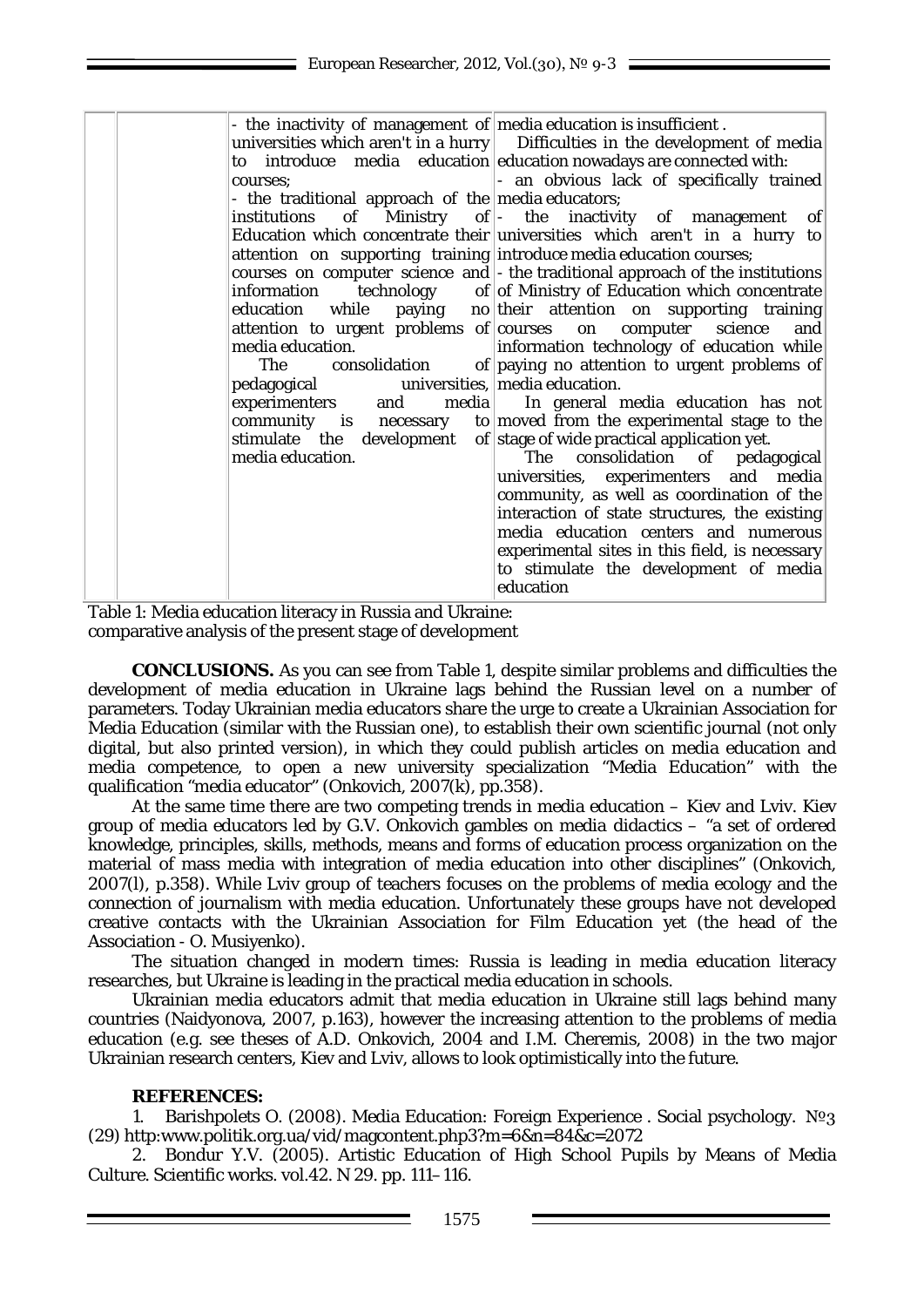3. Buzhikov R.P. (2007). Innovation and Communication Technologies in System of Distance Learning. Higher Education of Ukraine. № 3. Appendix 3 (vol.7). Topical issue "Higher Education in Ukraine in the Context of Integration into European Educational Space: Education Quality Monitoring". pp. 202–206.

4. Chashko L.V. (1979). Cinema, Radio and Television in Aesthetic Work. Kiev: Rad.shkola, 152 p.

5. Chemeris I.M. (2006). Media Education Abroad: Theory of Media Education and a Brief History of Development. Higher Education in Ukraine. № 3.

6. Chemeris I.M. (2008). Formation of Professional Competence of Journalists by Means of Foreign Periodicals. Abstract of thesis… candidate of pedagogical sciences. Kiev, 24 p.

7. Chernyavska Y.Y. (2005). Media Education in Great Britain and Canada. News for Education Process: Innovative Means and Technologies. Kiev, pp. 153–175.

8. Chernyavska Y.Y. (2005). The Development of Media Education in Schools of Western Canada. Information Technologies and Training Aids / Editors V.Y. Bikov, Y.Y. Zhuk. Kiev, pp. 249–255.

9. Chernyavska Y.Y. (2006). Media Education – Innovations in Canadian Schools. Ukrainian Principal. N3. pp.34-38.

10. Fedorov A.V. (2001). Media Education: History, Theory and Methodology. Rostov. 708 p.

11. Fedorov A.V. (2007). The Development of Media Competence and Critical Thinking of Students of Pedagogical Universities Moscow: Published by ICOS UNESCO "Information for All", 616 p.

12. Fedorov A.V. (2008). Media Education: Creative Tasks for Pupils. Open Lesson: development, technology, experience. № 1.

13. Fedorov A.V., Chelysheva I.V. (2002). Media Education in Russia: a Brief History of Development. Taganrog: Poznanie, 266 p.

14. Gabor N. (2002). Media Education or Instead of Epilogue. Media Attack / Compiled by B. Potyatinnik, editor N. Gabor. Lviv: Institute of Media Ecology, Media Center "New Journalism", pp.49-52.

15. Goncharenko S.U. (1997). Ukrainian Pedagogical Dictionary. Kiev: Libid, 376 p.

16. Grishkova R.O., Onkovich G.V. (2006).The use of mass media in the formation of a foreign language social and cultural competence of students of non-philological specializations . Veresen. NN 3-4 (36–37). pp. 35–41.

17. Korochensky A.P. (2003). "The Fifth Power?" Media Criticism in Theory and Practice of Journalism. Rostov: Rostov State University edition, 284 p.

18. Kozlova A. (2007). Foreign Experience in Training Journalists. Higher Education of Ukraine. № 2. Appendix: topical issue "Pedagogy in High School: Methodology, Theory and Technology". vol.3. pp. 137–139.

19. Kozlova A. (2007). Journalism Education Abroad . Higher Education of Ukraine. № 2. pp. 105–109.

20. Kozlova A. (2007). Journalism Education Abroad: Problems and Perspectives . Ukrainian Journalism: Conditions of Formation and Perspectives of Development  $\overline{\ }$  Editors: S.M. Kvit, T.G. Bondarenko. B. Khmelnitsky National University in Cherkasy, pp. 18–20.

21. Kozlova G.V. (2007). Journalism Education Abroad . Ugrent Theoretical and Practical Problems of Mass Media. S. Demyanchuk International Economical and Humanitarian University, pp. 21–23.

22. Masol L. (2003). Media Culture as a Component of Education . Arts and Education. N2. pp. 2–7.

23. Media Attack (2002). Compiled by B. Potyatinnik. Editor N. Gabor. Lviv: Institute of Media Ecology, Media Center "New Journalism", 56 p.

24. Media Education (1993). Russian Pedagogical Encyclopedia. vol.1 /Chief editor V.V. Davydov. Moscow: Bolshaya Rossiyskaya Encyclopedia, p. 555.

25. Media Education: Digital Journal of the Institute of Media Ecology [/http:.www.franko.lviv.ua/mediaeco/zurnal/indexukr.htm](http://www.franko.lviv.ua/mediaeco/zurnal/indexukr.htm)

26. Naidyonova L.A. (2007). Perspectives of the Development of Media Education in the Context of the Bologna Process: Processual Model of Media Culture. The Bologna process and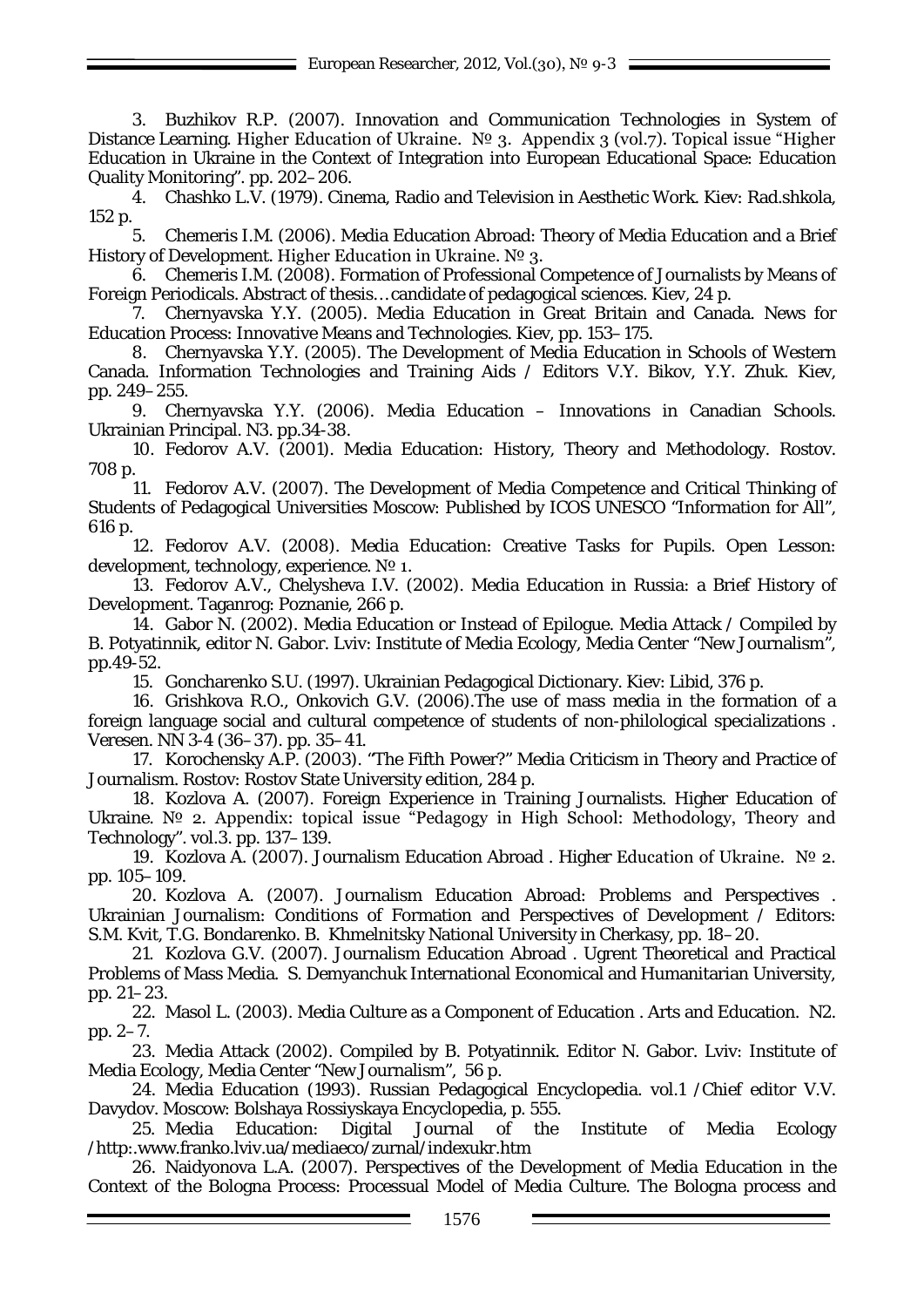higher education in Ukraine and Europe: problems and perspectives. Kiev, pp.162-168. [http:.www.edu.of.ru/mediaeducation/default.asp?ob\\_no=30060](http://www.edu.of.ru/mediaeducation/default.asp?ob_no=30060)

27. Nedokhodyuk G.D. (2006). PR in the System of Higher Education . Higher Education in Ukraine. Appendix 3 (vol.2). Topical issue "Higher Education in Ukraine in the Context of Integration into the European Educational Process". pp. 282–285.

28. Onkovich A.D. (2004). Formation of pedagogical competence of teachers of Ukrainian diaspora of the USA by means of pedagogical periodicals. Abstract of the thesis… candidate of pedagogical science. Kiev, 22 p.

29. Onkovich A.D., Onkovich G.V. (2007). Media Pedagogy and Media Education . Ukrainian Journalism: Conditions of Formation and Perspectives of Development / Editors: S.M.Kvit, T.G.Bondarenko. Khmelnitsky National University in Cherkasy. pp. 52–57.

30. Onkovich G.V. (1997). Mass Media in Language Studies . Divoslovo, № 5-6. pp. 19-24.

31. Onkovich G.V. (2007b). Mass Media in Terminological Space of Media Education . Lexical and grammatical innovations in modern East Slavic languages / Compiled by T.S. Pristayko. Dnepropetrovsk: Thresholds, pp. 380–383.

32. Onkovich G.V. (2007c). Media Didactics. Journalism and Media Education-2007. 2nd edition, vol.1 / Editor Prof. A.P. Korochensky. Belgorod: Edition of Belgorod State University, pp.243-248.

33. Onkovich G.V. (2007d). Media Didactics in Teaching Russian as a Foreign Language . The world of Russian word and Russian word in the world. vol. 6 (2). Methods of teaching the Russian language (native, foreign). Sofia: Neron press, pp. 335–340.

34. Onkovich G.V. (2007e). Media Pedagogy. Higher Education of Urkaine. № 2. Appendix 1. pp. 123–125.

35. Onkovich G.V. (2007f). Media Pedagogy and Media Education: World Spread. Divoslovo.  $N^{\circ}$  6. pp. 2–4.

36. Onkovich G.V. (2007g). Media Pedagogy. Media Education. Media Didactics. Urgent problems of humanitarian education / Editors G.V. Onkovich, A.M. Lomakovich, Kiev – T. Shevchenko Regional Humanitarian and Pedagogical Institute, pp. 20–25.

37. Onkovich G.V. (2007h). Media Pedagogy. Media Education. Media Didactics . Urgent theoretical and practical problems of mass media. S. Demyanchuk International Economical and Humanitarian University, pp. 16–18.

38. Onkovich G.V. (2007i). Media Pedagogy. Media Education. Media Didactics . Higher Education of Ukraine.  $N<sup>o</sup>$  2. pp. 63-69.

39. Onkovich G.V. (2007j). Media Pedagogy as a Part of Media Culture . Collection of scientific works T. Shevchenko Regional Humanitarian and Pedagogical Institute in Kremenets. Issue 1. Series: Pedagogical Science. Kremenets: Regional Humanitarian and Pedagogical Institute, pp. 100–107.

40. Onkovich G.V. (2007k). Technology of Media Education . Higher Education in Ukraine. N<sup>o</sup> 3. Appendix 3 (vol.5), topical issue "Higher Education in Ukraine in the Context of Integration into European Educational Space: Education Quality Monitoring". pp. 357–363.

41. Onkovich G.V. (2007а). Mass Media in Terminological Space of Media Education. Divoslovo.  $N^{\circ}$  5. pp. 29-31.

42. Piskun O.M. (2005). Media Education in Ukraine: Reality and Perspectives of Training of Journalists . Scientists Notes. Simferopol. vol.18 (57). N3. pp. 97–99.

43. Potyatinnik B.V. (2002). Media Education: Journalism for All. [http:.www.franko.lviv.ua/mediaeco/index.htm](http://www.franko.lviv.ua/mediaeco/index.htm)

44. Potyatinnik B.V. (2004). Media: Keys to Understanding. Lviv, Pais, 312 p. [http:.www.franko.lviv.ua/mediaeco/biblioteka/knyga.htm#\\_Toc74750443](http://www.franko.lviv.ua/mediaeco/biblioteka/knyga.htm#_Toc74750443)

45. Potyatinnik B.V. (2005). Mass Journalism Education – why not? Media Criticism. N<sup>o</sup> 10. pp.7-10.

46. Potyatinnik B.V., Lozinsky M. (1996). Pathogenic Text. Lviv: Missioner, 296 p.

47. Robak V. (2006). The Development of Media Education in Germany . Second Ukrainian Pedagogical Congress. Lviv: Kamula Ltd., pp. 275–286.

48. Rumyantsev V.V. (2002). Media Education. Mirror of Europe. № 7. [http:.hipressure.donbass.com/edu/conf2001/rumyantsev.htm](http://hipressure.donbass.com/edu/conf2001/rumyantsev.htm)